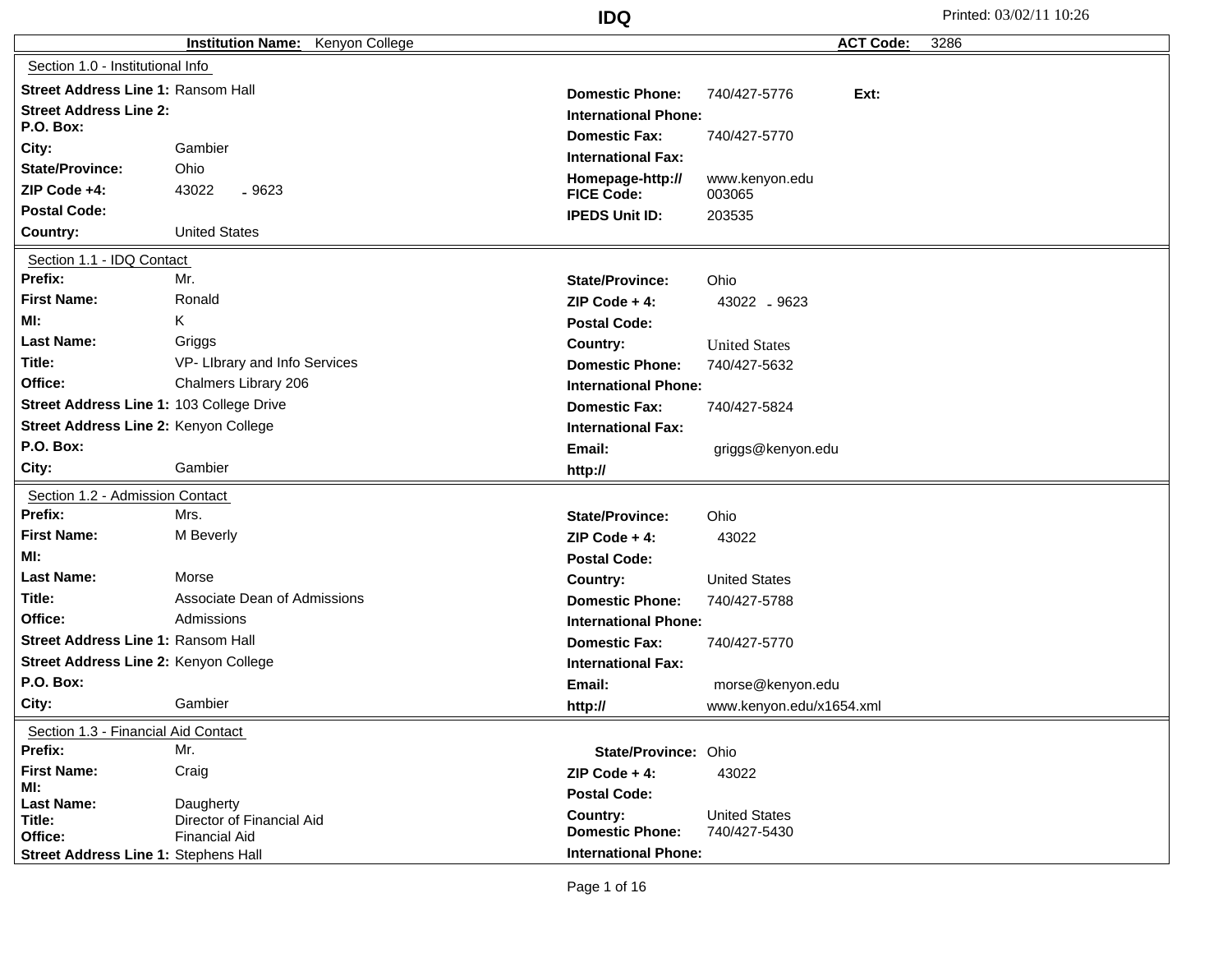|                                                                                                                     |                                                                   | <b>IDQ</b>                                                                                            |                                      | Printed: 03/02/11 10:26 |
|---------------------------------------------------------------------------------------------------------------------|-------------------------------------------------------------------|-------------------------------------------------------------------------------------------------------|--------------------------------------|-------------------------|
|                                                                                                                     | <b>Institution Name:</b><br>Kenyon College                        |                                                                                                       | <b>ACT Code:</b>                     | 3286                    |
| Street Address Line 2: Kenyon College<br>P.O. Box:                                                                  |                                                                   | <b>Domestic Fax:</b>                                                                                  |                                      |                         |
| City:                                                                                                               | Gambier                                                           | <b>International Fax:</b><br>Email:<br>http://                                                        | daugherty@kenyon.edu                 |                         |
| Section 1.4 - Housing Office Contact                                                                                |                                                                   |                                                                                                       |                                      |                         |
| Prefix:<br><b>First Name:</b>                                                                                       | Ms.<br>Alicia                                                     | <b>State/Province:</b><br>$ZIP Code + 4:$                                                             | Ohio<br>43022                        |                         |
| MI:<br><b>Last Name:</b><br>Title:<br>Office:                                                                       | Dugas<br>Asst. Dean of Students for Hou<br><b>Student Affairs</b> | <b>Postal Code:</b><br>Country:<br><b>Domestic Phone:</b>                                             | <b>United States</b><br>740/427-5142 |                         |
| Street Address Line 1: Gund Commons<br>Street Address Line 2: Kenyon College<br>P.O. Box:<br>City:                  | Gambier                                                           | <b>International Phone:</b><br><b>Domestic Fax:</b><br><b>International Fax:</b><br>Email:<br>http:// | dugasa@kenyon.edu                    |                         |
| Section 1.5 - President<br>Prefix:                                                                                  |                                                                   |                                                                                                       |                                      |                         |
| <b>First Name:</b><br>Ml:                                                                                           | Dr.<br>S. Georgia                                                 | <b>State/Province:</b><br>ZIP Code +4:                                                                | Ohio<br>43022                        |                         |
| <b>Last Name:</b><br>Title:                                                                                         | Nugent<br>President                                               | <b>Postal Code:</b><br>Country:<br><b>Domestic Phone:</b>                                             | <b>United States</b>                 |                         |
| Office:<br><b>Street Address Line 1: Ransom Hall</b><br>Street Address Line 2: Kenyon College<br>P.O. Box:<br>City: | Office of the President<br>Gambier                                | <b>International Phone:</b><br><b>Domestic Fax:</b><br><b>International Fax:</b><br>Email:<br>http:// | nugent@kenyon.edu                    |                         |
| Section 1.6 - Chief Academic Officer                                                                                |                                                                   |                                                                                                       |                                      |                         |
| Prefix:<br><b>First Name:</b>                                                                                       | Dr.<br>Nayef                                                      | <b>State/Province:</b><br>ZIP Code +4:                                                                | Ohio<br>43022                        |                         |
| MI:<br><b>Last Name:</b><br>Title:                                                                                  | Samhat<br>Provost                                                 | <b>Postal Code:</b><br>Country:<br><b>Domestic Phone:</b>                                             | <b>United States</b>                 |                         |
| Office:<br>Street Address Line 1: Ransom Hall<br>Street Address Line 2: Kenyon College<br>P.O. Box:<br>City:        | Provost Office<br>Gambier                                         | <b>International Phone:</b><br><b>Domestic Fax:</b><br><b>International Fax:</b><br>Email:<br>http:// | samhatn@kenyon.edu                   |                         |
|                                                                                                                     |                                                                   |                                                                                                       |                                      |                         |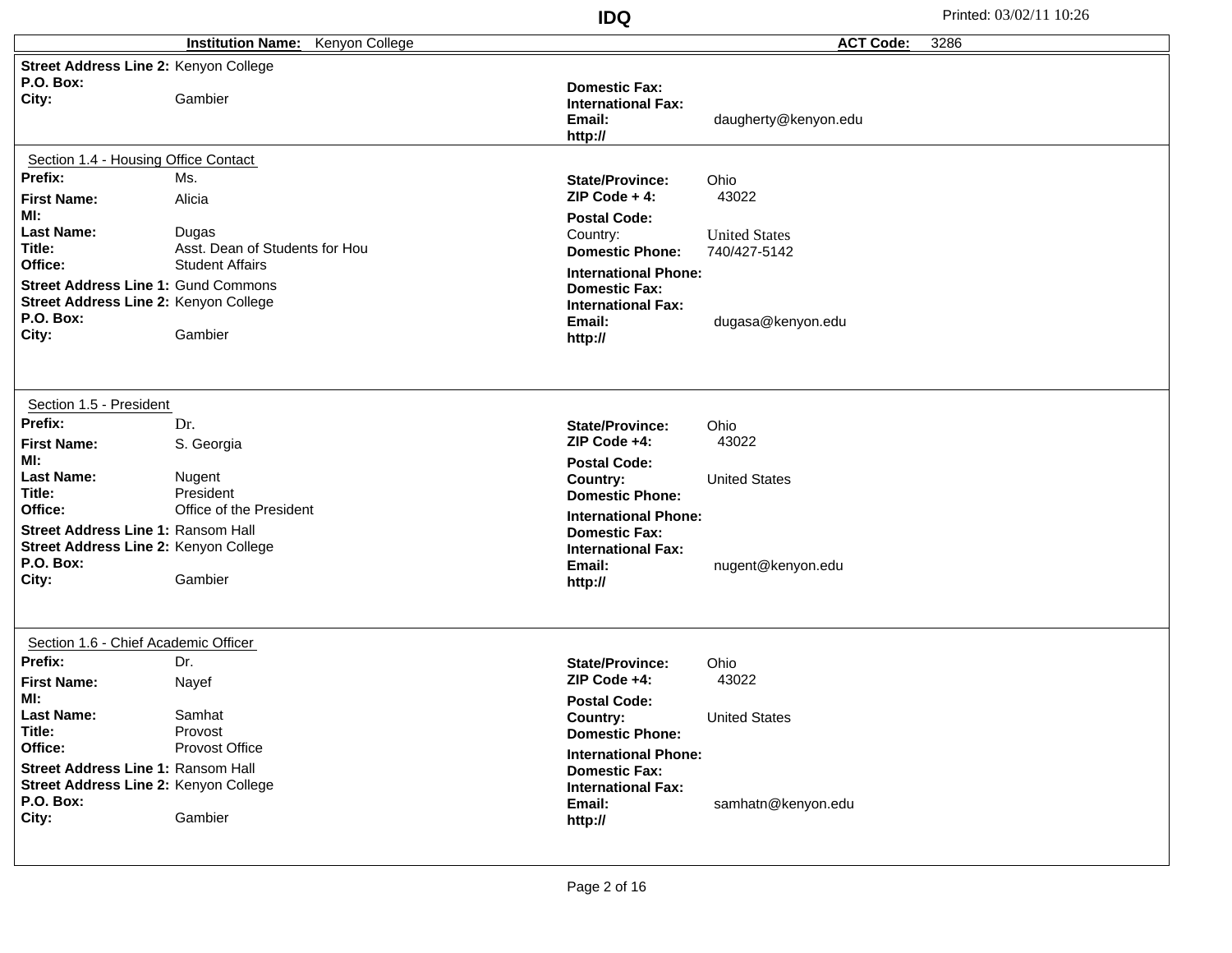| <b>Institution Name:</b>                  |                         | Kenyon College                             | <b>ACT Code:</b> | 3286 |
|-------------------------------------------|-------------------------|--------------------------------------------|------------------|------|
| Section 2.1 - Institution Type            |                         | <b>Description</b>                         |                  |      |
| Institution:                              |                         | 2-year voc-tech college                    |                  |      |
|                                           |                         | 2-year transfer college                    |                  |      |
|                                           |                         | 2-year voc-tech and transfer               |                  |      |
|                                           | X                       | 4-year college or university               |                  |      |
|                                           |                         | 4-year plus graduate level                 |                  |      |
|                                           |                         | Other                                      |                  |      |
| <b>Campus:</b>                            | X                       | Main campus                                |                  |      |
|                                           |                         | Branch campus                              |                  |      |
|                                           |                         | Regional campus                            |                  |      |
| Section 2.2 - Program Types               |                         | <b>Description</b>                         |                  |      |
| <b>Degrees Offered:</b>                   |                         | Career-oriented, e.g. AAS/AOS              |                  |      |
|                                           |                         | Associate's degree (AA or AS)              |                  |      |
|                                           |                         | 1st 2 yrs toward baccalaureate             |                  |      |
|                                           | Χ                       | Baccalaureate degree                       |                  |      |
|                                           |                         | Post-baccalaureate certificate             |                  |      |
|                                           |                         | Master's degree                            |                  |      |
|                                           |                         | <b>MBA</b>                                 |                  |      |
|                                           |                         | Specialist's degree                        |                  |      |
|                                           |                         | First professional degree                  |                  |      |
|                                           |                         | Ph.D. or equivalent                        |                  |      |
|                                           |                         | Other                                      |                  |      |
|                                           |                         |                                            |                  |      |
| Section 2.3 - Community Type              |                         | <b>Description</b>                         |                  |      |
| <b>City Size:</b>                         |                         | Less than 2,000                            |                  |      |
|                                           | X                       | 2,000 - 9,999                              |                  |      |
|                                           |                         | 10,000 - 49,999                            |                  |      |
|                                           |                         | 50,000 - 99,999                            |                  |      |
|                                           |                         | 100,000 - 249,999                          |                  |      |
|                                           |                         | 250,000 - 499,999                          |                  |      |
|                                           |                         | 500,000 - 999,999                          |                  |      |
|                                           |                         | 1 million or more                          |                  |      |
| <b>Community Class:</b>                   |                         | Urban (in a large city)                    |                  |      |
|                                           |                         | Suburban (near a large city)<br>Small city |                  |      |
|                                           | X                       | Small town/rural                           |                  |      |
| Section 2.4 - Public, Private Affiliation |                         | <b>Description</b>                         |                  |      |
| <b>Affiliation Type:</b>                  |                         | Public                                     |                  |      |
|                                           | $\overline{\mathbf{x}}$ | Private, no religious affil                |                  |      |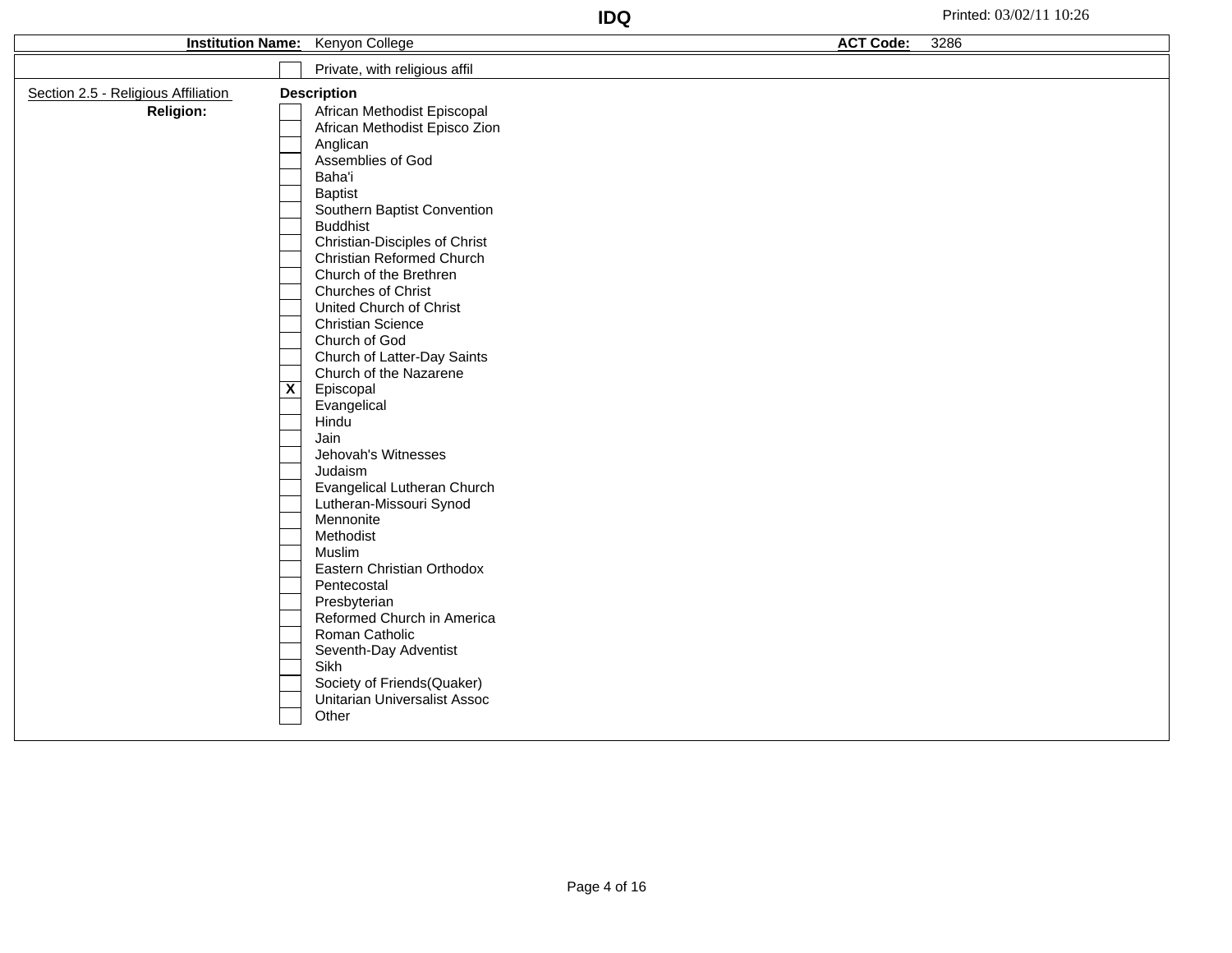| <b>Institution Name:</b>    | Kenyon College                                         |                 |      | <b>ACT Code:</b> | 3286 |
|-----------------------------|--------------------------------------------------------|-----------------|------|------------------|------|
| Section 2.6 - Accreditation | <b>Description</b>                                     | <b>Semester</b> | Year |                  |      |
| <b>Regional Accred:</b>     | Middle States Assoc (MSCHE)                            | Spring          | 2020 |                  |      |
|                             | New England Assoc (CIHE)                               |                 |      |                  |      |
|                             | X<br>North Central Assoc (HLC)                         |                 |      |                  |      |
|                             | Northwest Commission (NWCCU)                           |                 |      |                  |      |
|                             | Southern Assoc (COC)<br>Western Assoc (ACCJC or ACSCU) |                 |      |                  |      |
|                             | Don't Participate                                      |                 |      |                  |      |
| <b>National Accred:</b>     | Assoc for Biblical Higher Educ                         |                 |      |                  |      |
|                             | Career Schools and Technology                          |                 |      |                  |      |
|                             | <b>Council for Independ Colleges</b>                   |                 |      |                  |      |
|                             | Distance Educ Training Council                         |                 |      |                  |      |
|                             | <b>Transnational Christian Coll</b>                    |                 |      |                  |      |
|                             | Other                                                  |                 |      |                  |      |
| Section 2.7 - Calendar      | <b>Description</b>                                     |                 |      |                  |      |
| Calendar:                   | $\overline{\mathbf{X}}$<br>Semester                    |                 |      |                  |      |
|                             | Quarter                                                |                 |      |                  |      |
|                             | Trimester                                              |                 |      |                  |      |
|                             | Four-One-Four Plan (4-1-4)                             |                 |      |                  |      |
|                             | Differs by Program<br><b>Continuous Basis</b>          |                 |      |                  |      |
|                             | Other                                                  |                 |      |                  |      |
|                             |                                                        |                 |      |                  |      |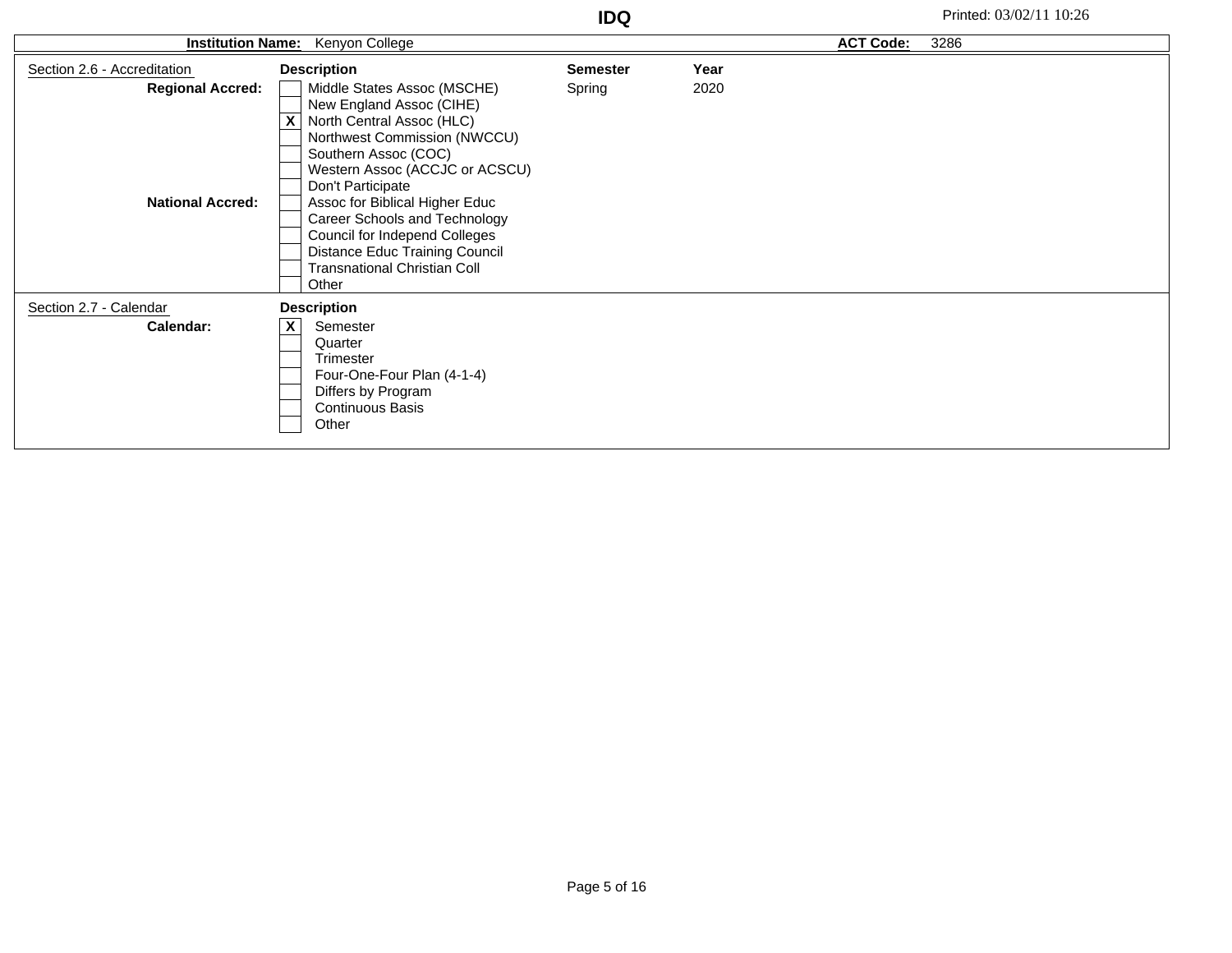| <b>Institution Name:</b>                 |                | <b>Kenyon College</b> |               |                                                | <b>ACT Code:</b> | 3286          |        |  |
|------------------------------------------|----------------|-----------------------|---------------|------------------------------------------------|------------------|---------------|--------|--|
| Section 3.0 - Enrollment Information     | <b>Current</b> | <b>IPEDs</b>          | Update        |                                                |                  |               |        |  |
|                                          | 2010-2011      | 2009                  | 2010-2011     |                                                |                  |               |        |  |
| Section 3.1 - Full-Time Students         | <b>Current</b> | <b>IPEDs</b>          | Update        |                                                |                  |               |        |  |
| <b>First Year</b>                        |                | 469<br>483            | 483           |                                                |                  |               |        |  |
| <b>Undergrads</b>                        |                | 1,618<br>1,618        | 1,618         |                                                |                  |               |        |  |
| Graduate                                 |                |                       |               |                                                |                  |               |        |  |
| Section 3.2 - Part-Time Students         | <b>Current</b> | <b>IPEDs</b>          | Update        |                                                |                  |               |        |  |
| <b>First Year</b>                        |                |                       |               |                                                |                  |               |        |  |
| <b>Undergrads</b>                        |                | 15<br>13              | 13            |                                                |                  |               |        |  |
| Graduate                                 |                |                       |               |                                                |                  |               |        |  |
| Section 3.3 - ESL                        | Offer ESL? N   | Intensive English? N  |               | <b>Total Students Enrolled:</b><br>$\mathbf 0$ |                  |               |        |  |
| Section 3.4 - First-Time/Full Time       | <b>Current</b> | <b>IPEDs</b>          | <b>Update</b> |                                                | <b>Current</b>   | <b>IPEDs</b>  | Update |  |
| International                            |                | 3%<br>5%              | 3%            | <b>On-Campus</b>                               | 100%             |               | 100%   |  |
| Out-of-State                             |                | 85%                   | 85%           | Returning                                      | 92%              | 91%           | 92%    |  |
| Section 3.5 - Undergraduates             | <b>Current</b> | <b>IPEDs</b>          | Update        |                                                |                  |               |        |  |
| Women                                    |                | 53%<br>52%            | 53%           |                                                |                  |               |        |  |
| 22 & Over                                |                | 0%                    | 0%            |                                                |                  |               |        |  |
| Section 3.6 - Racial/Ethnic Background   |                | <b>Current</b>        | Update        |                                                | <b>Current</b>   | <b>Update</b> |        |  |
| American Indian/Native Alaskan           |                | 1%                    | 1%            | White                                          | 79%              | 79%           |        |  |
| Asian                                    |                | $6\%$                 | $6\%$         | Prefer not to respond                          | 3%               | $3%$          |        |  |
| <b>Black/African American</b>            |                | 4%                    | 4%            |                                                |                  |               |        |  |
| Native Hawaiian/other Pacific Islander   |                | 0%                    | $0\%$         | Hispanic/Latino                                | 4%               | 4%            |        |  |
| Section 3.7 - Two-Yr College Completion  |                | <b>Current</b>        | Update        |                                                | <b>Current</b>   | Update        |        |  |
| 2 Years                                  |                |                       |               | 5 Years                                        |                  |               |        |  |
| 3 Years                                  |                |                       |               | <b>Transfer</b>                                |                  |               |        |  |
| 4 Years                                  |                |                       |               |                                                |                  |               |        |  |
| Section 3.8 - Four-Yr College Completion |                | <b>Current</b>        | Update        |                                                | <b>Current</b>   | Update        |        |  |
| 4 Years                                  |                | 85%                   | 85%           | 6 Years                                        | 87%              | 87%           |        |  |
| 5 Years                                  |                | 86%                   | 86%           | <b>Graduate School</b>                         | 25%              | 25%           |        |  |
|                                          |                |                       |               |                                                |                  |               |        |  |
|                                          |                |                       |               |                                                |                  |               |        |  |
|                                          |                |                       |               |                                                |                  |               |        |  |
|                                          |                |                       |               |                                                |                  |               |        |  |
|                                          |                |                       |               |                                                |                  |               |        |  |
|                                          |                |                       |               |                                                |                  |               |        |  |
|                                          |                |                       |               |                                                |                  |               |        |  |

**IDQ** Printed: 03/02/11 10:26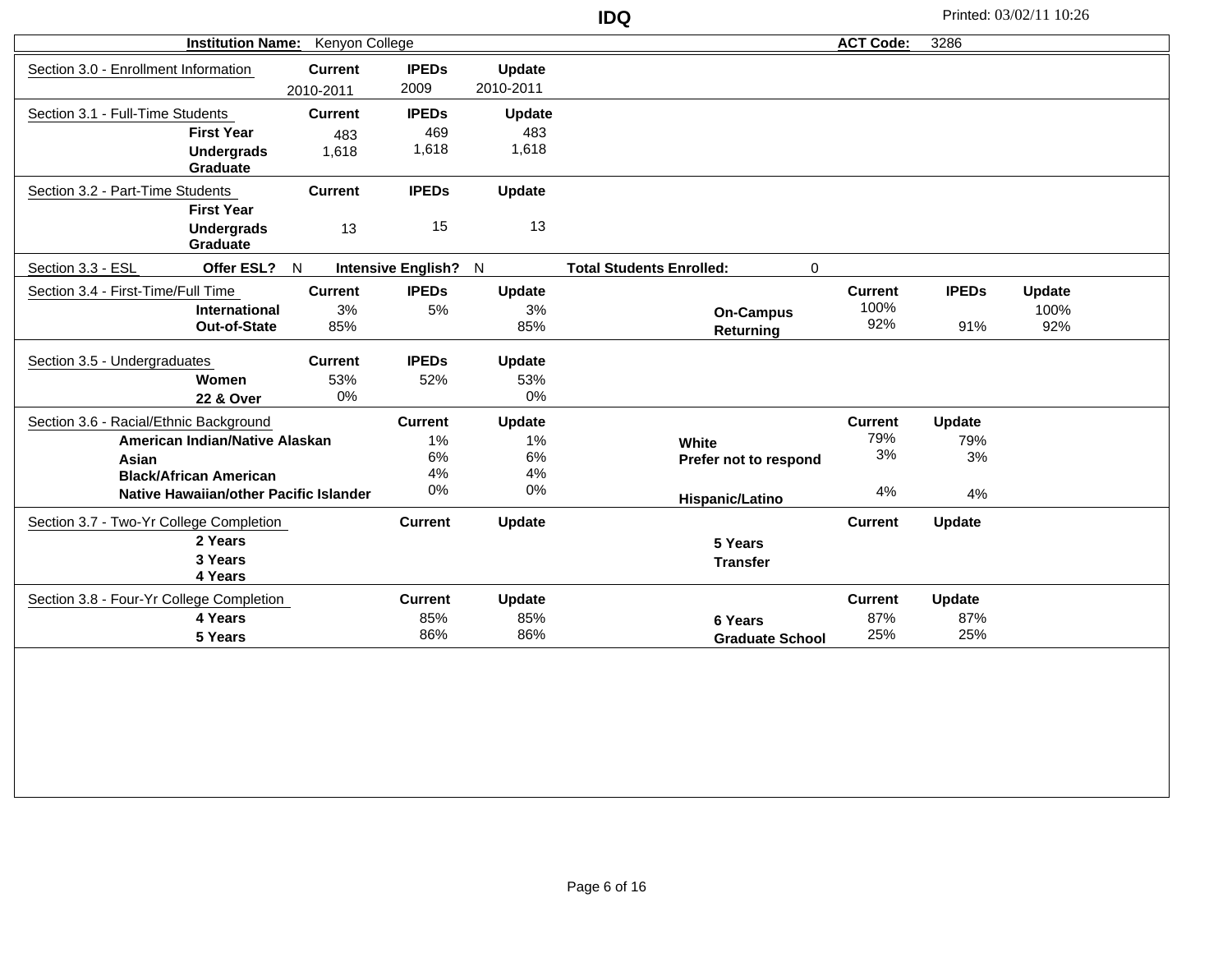|                                  |                                                                                                                                                                                                                                                                                                                                                                                  | <b>IDQ</b> |                |                  |      | Printed: 03/02/11 10:26 |
|----------------------------------|----------------------------------------------------------------------------------------------------------------------------------------------------------------------------------------------------------------------------------------------------------------------------------------------------------------------------------------------------------------------------------|------------|----------------|------------------|------|-------------------------|
|                                  | <b>Institution Name:</b> Kenyon College                                                                                                                                                                                                                                                                                                                                          |            |                | <b>ACT Code:</b> | 3286 |                         |
| Section 4.1 - ACT Plus Writing   |                                                                                                                                                                                                                                                                                                                                                                                  |            |                |                  |      |                         |
|                                  | <b>ACTW Entering Class:</b>                                                                                                                                                                                                                                                                                                                                                      |            |                |                  |      |                         |
| The ACT Plus Writing:            | Not Needed                                                                                                                                                                                                                                                                                                                                                                       |            |                |                  |      |                         |
| Section 4.2 - Admissions Testing |                                                                                                                                                                                                                                                                                                                                                                                  |            |                |                  |      |                         |
| <b>Tests Required:</b>           | $\overline{\mathbf{x}}$<br>Required                                                                                                                                                                                                                                                                                                                                              |            |                |                  |      |                         |
|                                  | Optional                                                                                                                                                                                                                                                                                                                                                                         |            |                |                  |      |                         |
|                                  | Not Considered                                                                                                                                                                                                                                                                                                                                                                   |            |                |                  |      |                         |
| <b>Test Preference:</b>          | Only ACT scores are accepted                                                                                                                                                                                                                                                                                                                                                     |            |                |                  |      |                         |
|                                  | ACT scores are preferred, but SAT scores are accepted                                                                                                                                                                                                                                                                                                                            |            |                |                  |      |                         |
|                                  | Both ACT and SAT scores are accepted, with neither preferred<br>$\mathsf{x}$                                                                                                                                                                                                                                                                                                     |            |                |                  |      |                         |
|                                  | SAT scores are preferred, but ACT scores are accepted                                                                                                                                                                                                                                                                                                                            |            |                |                  |      |                         |
|                                  | Only SAT scores are accepted                                                                                                                                                                                                                                                                                                                                                     |            |                |                  |      |                         |
|                                  | Other test scores (than ACT or SAT) are required                                                                                                                                                                                                                                                                                                                                 |            |                |                  |      |                         |
| Section 4.3 - Advisement Tests   | <b>Description</b>                                                                                                                                                                                                                                                                                                                                                               |            |                |                  |      |                         |
|                                  | $\overline{X}$ The ACT<br>$\overline{\mathbf{X}}$ The ACT Plus Writing<br><b>ASSET</b><br><b>COMPASS</b><br>$\overline{X}$ SAT<br>$\overline{\mathsf{x}}$ SAT Subject Tests<br><b>ACCUPLACER</b><br>X Advanced Placement<br><b>DTLS</b><br><b>DTMS</b><br>$\overline{X}$ International Baccalaureate<br>$\overline{X}$ Locally developed tests<br>State developed tests<br>Other |            |                |                  |      |                         |
| Section 4.4 - Placement Tests    | <b>Description</b>                                                                                                                                                                                                                                                                                                                                                               | Eng        | <b>Math</b>    | Read             | Sci  |                         |
|                                  | The ACT                                                                                                                                                                                                                                                                                                                                                                          |            |                |                  |      |                         |
|                                  | The ACT Plus Writing                                                                                                                                                                                                                                                                                                                                                             |            |                |                  |      |                         |
|                                  | <b>ASSET</b><br><b>COMPASS</b>                                                                                                                                                                                                                                                                                                                                                   |            |                |                  |      |                         |
|                                  | <b>SAT</b>                                                                                                                                                                                                                                                                                                                                                                       |            |                |                  |      |                         |
|                                  | <b>SAT Subject Tests</b>                                                                                                                                                                                                                                                                                                                                                         |            |                |                  |      |                         |
|                                  | <b>ACCUPLACER</b>                                                                                                                                                                                                                                                                                                                                                                |            |                |                  |      |                         |
|                                  | X   Advanced Placement                                                                                                                                                                                                                                                                                                                                                           | Y          | Y              |                  | Y    |                         |
|                                  | <b>DTLS</b><br><b>DTMS</b>                                                                                                                                                                                                                                                                                                                                                       |            |                |                  |      |                         |
|                                  | International Baccalaureate                                                                                                                                                                                                                                                                                                                                                      |            |                |                  |      |                         |
|                                  | $\mathsf{X}$ Locally developed tests                                                                                                                                                                                                                                                                                                                                             | Y          | $\overline{Y}$ |                  | Y    |                         |
|                                  | State developed tests                                                                                                                                                                                                                                                                                                                                                            |            |                |                  |      |                         |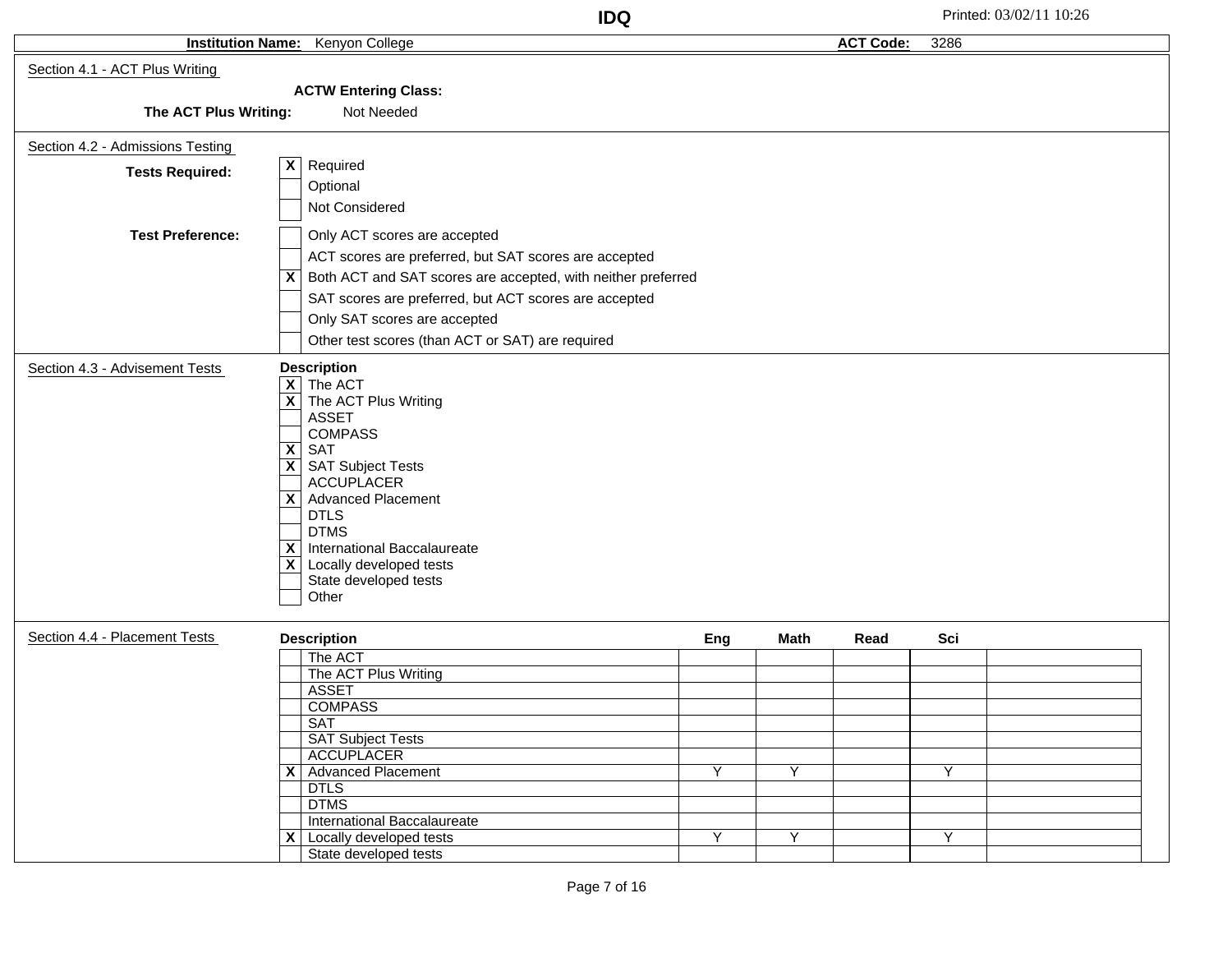**IDQ** Printed: 03/02/11 10:26 **Institution Name:** Kenyon College **Other** Section 4.5 - Placement Scores **Standard Composition Advanced Composition Literature Other English Course (Below) Algebra Pre-Calculus Calculus Other Math Course (Below) American History Psychology Other Reading Course (Below) Other Reading Course (Below) Biology Chemistry Physics Other Science Course (Below)** Section 4.6 - Prior Learning The ACT The ACT Plus Writing ASSET **COMPASS** SAT SAT Subject Tests ACCUPLACER **X** | Advanced Placement CLEP - Subject exam DTLS DTMS **DANTES** ACE credit for business ACE credit for military Individual assessment Institution/department exams Credit for work/other training **Credit Awarding: Description** Section 4.7 - High School Courses 4 4 **English Required English Recommended** 3 4 **Foreign Language Recommended** 4 **Laboratory Recommended Foreign Language Required** 3 4 **Science Required** 1 **Science Recommended Social Studies Required** 1 **Social Studies Recommended** 3 4 **Laboratory Required Math Required** 3 **Math Recommended** 5 5 **History:2 req.,3 rec. and 3 electives req.,2 rec. Other Required Other Recommended Other Course Name** Section 4.8 - Other Requirements **Additional Requirements:** | X | High school transcript X | High school diploma or GED X | Letters of recommendation Interview Health examination Essay Audition Portfolio **Description ACT Code:** 3286 X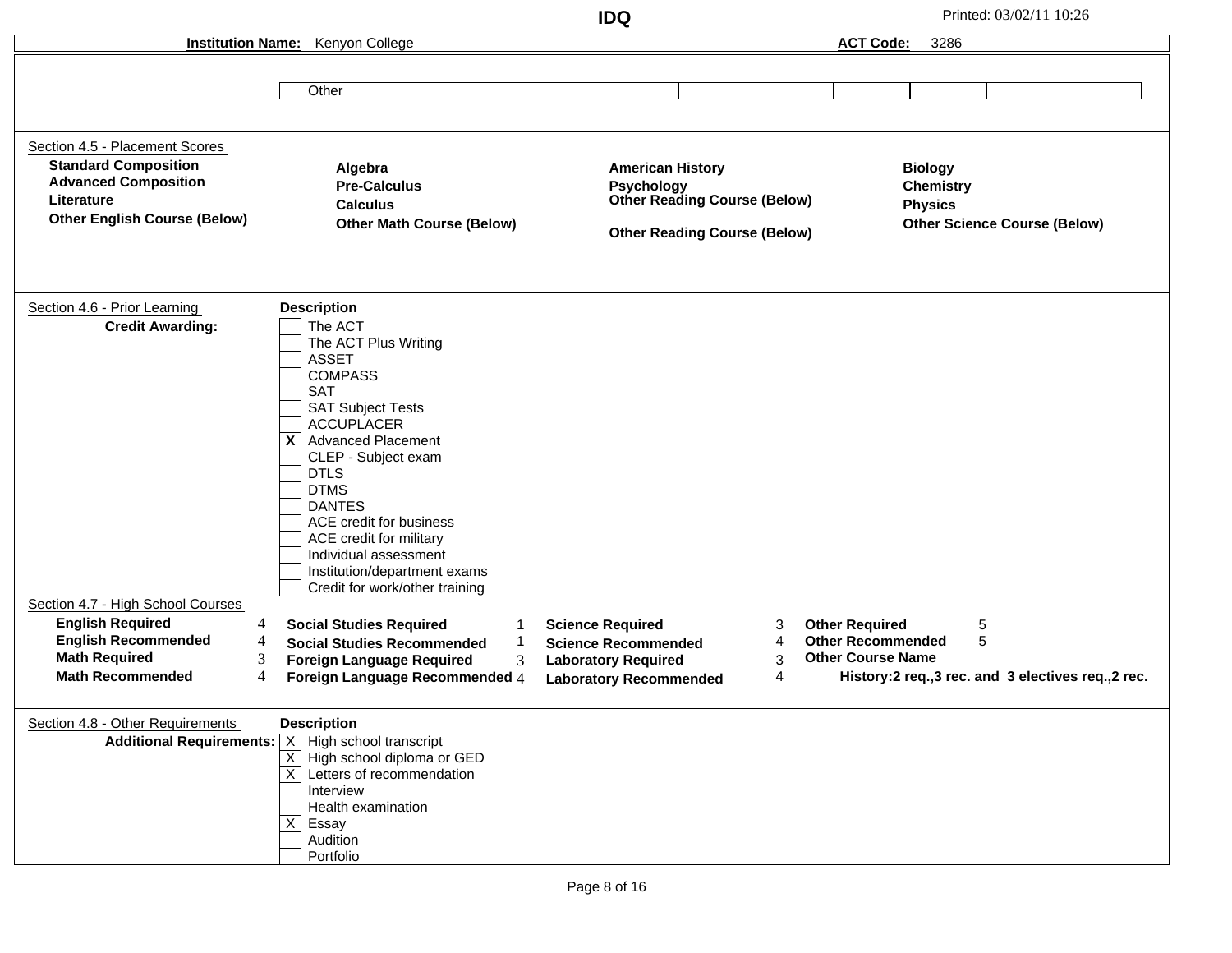|                                                                                                      |                                                                                          |                                                                                               |                                                                                                                                      | <b>IDQ</b>            |                                                                                                                                                                                                                                                        | Printed: 03/02/11 10:26 |
|------------------------------------------------------------------------------------------------------|------------------------------------------------------------------------------------------|-----------------------------------------------------------------------------------------------|--------------------------------------------------------------------------------------------------------------------------------------|-----------------------|--------------------------------------------------------------------------------------------------------------------------------------------------------------------------------------------------------------------------------------------------------|-------------------------|
|                                                                                                      | <b>Institution Name:</b>                                                                 | Kenyon College                                                                                |                                                                                                                                      |                       | <b>ACT Code:</b>                                                                                                                                                                                                                                       | 3286                    |
| Section 4.9 - Accepted/Grades<br><b>Student Ranking:</b>                                             | Mean HS GPA of Accepted Students: 3.93                                                   | <b>Description</b>                                                                            | The majority of students rank in the top 10% of their high school class.                                                             |                       |                                                                                                                                                                                                                                                        |                         |
| Section 4.10 - Accepted/Scores                                                                       |                                                                                          |                                                                                               | Middle 50% Range                                                                                                                     |                       |                                                                                                                                                                                                                                                        |                         |
| <b>Mean</b>                                                                                          |                                                                                          | 25th Percentile                                                                               | <b>75th Percentile</b>                                                                                                               |                       |                                                                                                                                                                                                                                                        |                         |
| 30.7                                                                                                 | <b>ACT Composite</b>                                                                     | 29.0                                                                                          | 33.0<br>$-$                                                                                                                          |                       |                                                                                                                                                                                                                                                        |                         |
| 699                                                                                                  | <b>SAT Verbal</b>                                                                        | 650                                                                                           | 750<br>$\sim$                                                                                                                        |                       |                                                                                                                                                                                                                                                        |                         |
| 668                                                                                                  | <b>SAT Mathematics</b>                                                                   | 630                                                                                           | 710<br>$\sim$                                                                                                                        |                       |                                                                                                                                                                                                                                                        |                         |
| 693                                                                                                  | <b>SAT Writing</b>                                                                       | 650                                                                                           | 750                                                                                                                                  |                       |                                                                                                                                                                                                                                                        |                         |
| Section 4.11 - Enrolled/Grades                                                                       | <b>Student Ranking:</b>                                                                  | <b>Description</b>                                                                            | The majority of students rank in the top 10% of their high school class.                                                             |                       |                                                                                                                                                                                                                                                        |                         |
|                                                                                                      | <b>Mean HS GPA of Enrolled Students:</b><br>First Year College GPA of Enrolled Students: |                                                                                               | 3.85<br>3.25                                                                                                                         |                       |                                                                                                                                                                                                                                                        |                         |
| Section 4.12 - Enrolled/Scores                                                                       |                                                                                          |                                                                                               | Middle 50% Range                                                                                                                     |                       |                                                                                                                                                                                                                                                        |                         |
| Mean                                                                                                 |                                                                                          | 25th Percentile                                                                               | <b>75th Percentile</b>                                                                                                               |                       |                                                                                                                                                                                                                                                        |                         |
| 30                                                                                                   | <b>ACT Composite</b>                                                                     | 28.0                                                                                          | 32.0<br>$\overline{a}$                                                                                                               |                       |                                                                                                                                                                                                                                                        |                         |
| 684                                                                                                  | <b>SAT Verbal</b>                                                                        | 640                                                                                           | 740<br>$- -$                                                                                                                         |                       |                                                                                                                                                                                                                                                        |                         |
| 647                                                                                                  | <b>SAT Mathematics</b>                                                                   | 610                                                                                           | 690<br>$- -$                                                                                                                         |                       |                                                                                                                                                                                                                                                        |                         |
| 676                                                                                                  | <b>SAT Writing</b>                                                                       | 630                                                                                           | 730<br>$- -$                                                                                                                         |                       |                                                                                                                                                                                                                                                        |                         |
| Section 4.13 - Enrollment Levels                                                                     | X<br>$\overline{\mathbf{X}}$<br>$\overline{\mathbf{x}}$                                  | <b>Description</b><br>First-year<br>Sophomore<br>Junior<br>Senior<br>Graduate or professional |                                                                                                                                      |                       |                                                                                                                                                                                                                                                        |                         |
| Section 4.14 - Transfer Applicants<br><b>Minimum Transfer GPA</b><br><b>Maximum Transfer Credits</b> | 3<br>8                                                                                   |                                                                                               | <b>Closing Date for Transfer Applications?</b><br><b>Fall Date</b><br><b>Winter Date</b><br><b>Spring Date</b><br><b>Summer Date</b> | Y<br>Apr 15<br>Nov 15 | <b>Transfer Requirements</b><br>$\overline{\mathsf{X}}$ High school transcript<br>$\overline{\mathsf{x}}$<br>College transcript(s)<br>$\overline{\mathsf{x}}$<br>Good standing at other college<br>Interview<br>$\overline{\mathbf{x}}$<br>Test scores |                         |
| Section 4.15 - Application Dates<br><b>Closing Date for</b><br><b>1st-Year Applications?</b>         | Y<br><b>Fall Date</b><br><b>Winter Date</b>                                              | Jan 15                                                                                        | <b>Spring Date</b><br><b>Summer Date</b>                                                                                             |                       | HS Student Enrollment Prior to HS Completion?<br><b>Defer Enrollment Once Admitted?</b>                                                                                                                                                                | Y<br>Y                  |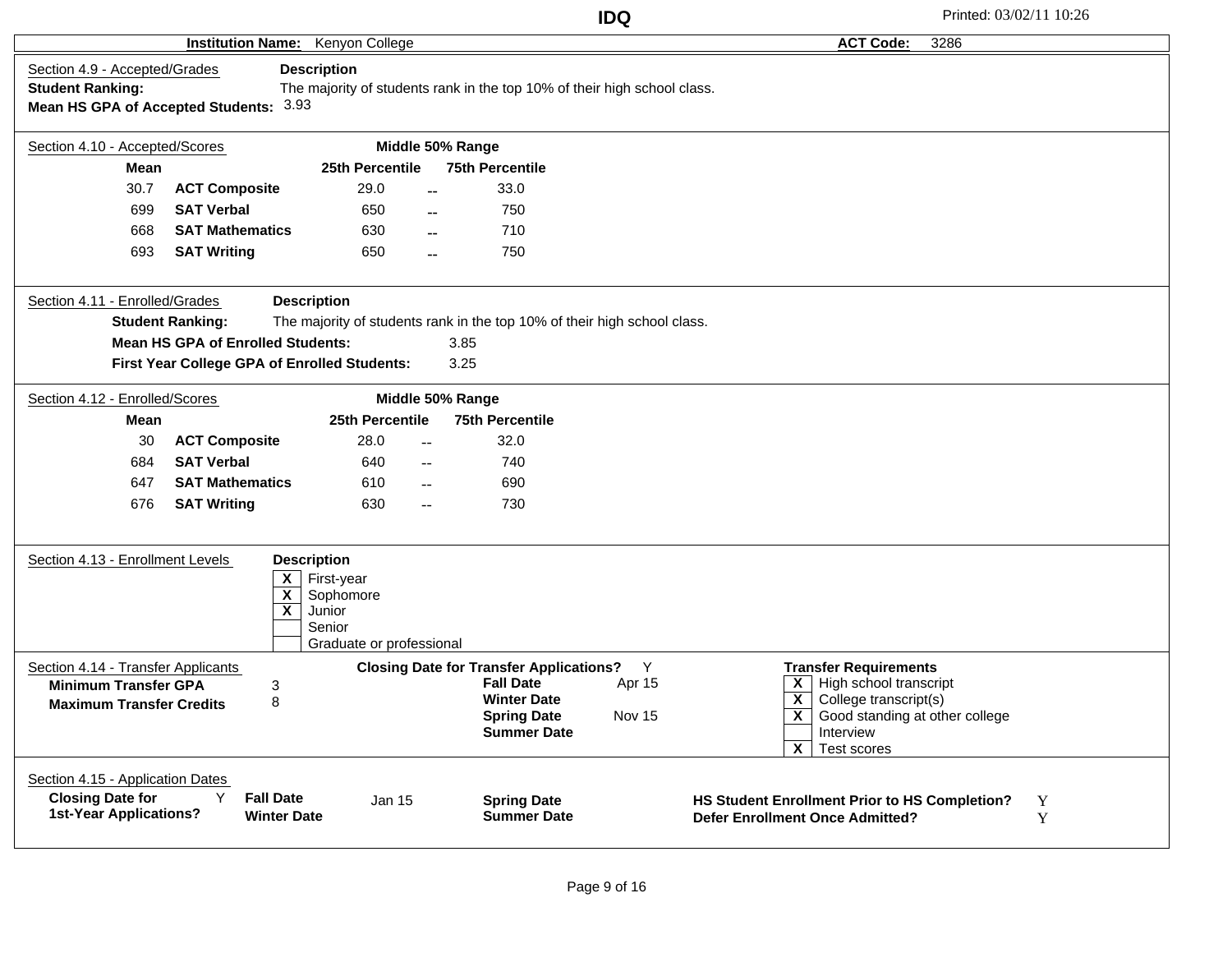| <b>Institution Name:</b>                                                                                                                                                                                                                                                                                                                                                                                                                                                                                                                                                                                                                                               | Kenyon College                                                                                                                                                                                                                                                                                                                                                                                                                                                                                                                                                                                                                                                                                                                                                                                                                         |                                                                                         |                                                                 | <b>ACT Code:</b><br>3286                                                                                      |                                       |                                                |                                      |
|------------------------------------------------------------------------------------------------------------------------------------------------------------------------------------------------------------------------------------------------------------------------------------------------------------------------------------------------------------------------------------------------------------------------------------------------------------------------------------------------------------------------------------------------------------------------------------------------------------------------------------------------------------------------|----------------------------------------------------------------------------------------------------------------------------------------------------------------------------------------------------------------------------------------------------------------------------------------------------------------------------------------------------------------------------------------------------------------------------------------------------------------------------------------------------------------------------------------------------------------------------------------------------------------------------------------------------------------------------------------------------------------------------------------------------------------------------------------------------------------------------------------|-----------------------------------------------------------------------------------------|-----------------------------------------------------------------|---------------------------------------------------------------------------------------------------------------|---------------------------------------|------------------------------------------------|--------------------------------------|
| Section 5.0 - Academic Year<br>2011-2012                                                                                                                                                                                                                                                                                                                                                                                                                                                                                                                                                                                                                               | Academic year for all data entered in sections 5.1 - 5.6                                                                                                                                                                                                                                                                                                                                                                                                                                                                                                                                                                                                                                                                                                                                                                               |                                                                                         |                                                                 |                                                                                                               |                                       |                                                |                                      |
| Section 5.1 - Tuition<br><b>Current</b><br><b>In-Dist Tuition Amt</b><br>\$41,090<br><b>In-Dist Required Fees</b><br>\$1,540<br><b>In-Dist Per-Cred-Hour</b>                                                                                                                                                                                                                                                                                                                                                                                                                                                                                                           | <b>IPEDs</b><br>Update<br>\$41,090 In-State Tuition Amt<br>\$39,810<br>\$1,540 In-State Required Fees<br>\$1,170<br>\$1,243<br><b>In-State Per-Cred-Hour</b>                                                                                                                                                                                                                                                                                                                                                                                                                                                                                                                                                                                                                                                                           | <b>Current</b><br>\$41,090<br>\$1,540                                                   | <b>IPEDs</b><br><b>Update</b><br>\$39,810<br>\$1,170<br>\$1,243 | \$41.090 Out-of-State Tuition Amt<br>\$1,540 Out-of-State Required Fees<br><b>Out-of-State Per-Cred-Hour</b>  | <b>Current</b><br>\$41,090<br>\$1,540 | <b>IPEDs</b><br>\$39,810<br>\$1,170<br>\$1,243 | <b>Update</b><br>\$41,090<br>\$1,540 |
| Section 5.2 - Room and Board Current<br><b>Room Charge</b><br>\$4,510<br><b>Board Charge</b><br>\$5,510                                                                                                                                                                                                                                                                                                                                                                                                                                                                                                                                                                | <b>IPEDs</b><br>Update<br>\$3,170<br>\$4,510<br>\$5,510<br># of Meals<br>\$4,090                                                                                                                                                                                                                                                                                                                                                                                                                                                                                                                                                                                                                                                                                                                                                       | Does institution offer room and/or board?<br><b>IPEDs</b><br><b>Current</b><br>21<br>20 | $\mathbf{Y}$<br><b>Update</b><br>21                             | If not separate,<br><b>Combined Room/Board</b>                                                                | <b>Current</b>                        | <b>IPEDs Update</b>                            |                                      |
| Section 5.3 - Consolidated Costs<br>Comprehensive fee structure: tuition, fees, room, and board in one fee<br>(only if separate tuition/room/board fees not provided)                                                                                                                                                                                                                                                                                                                                                                                                                                                                                                  |                                                                                                                                                                                                                                                                                                                                                                                                                                                                                                                                                                                                                                                                                                                                                                                                                                        | <b>Additional expenses</b><br>(other than room and board, tuition, and fees)            | \$3,030                                                         | Avg Budget Amt for Fin Aid Calculations<br><b>In-State Students</b><br><b>Out-of-State</b><br><b>Students</b> |                                       | \$52,650<br>\$52,650                           |                                      |
| <b>Description</b><br>Section 5.4 - Aid Applications<br><b>Financial Aid Fall Deadline:</b><br>Institution's own financial aid form<br>Feb<br>15<br><b>Applications Other</b><br>$\mathsf{x}$<br><b>CSS/Financial Aid PROFILE</b><br><b>Than FAFSA</b><br>State aid form<br>Noncustodial Parent's Statement<br>$\mathsf{x}$<br><b>Business/Farm Supplement</b><br>$\mathsf{X}$<br>Other<br>Other: tax forms<br>Percentage of your current first-year class that is<br>Percentage of your current first-year class that is<br>Section 5.5 - Aid Awards<br>43%<br>25%<br>receiving any student aid based on financial need:<br>receiving any student aid based on merit: |                                                                                                                                                                                                                                                                                                                                                                                                                                                                                                                                                                                                                                                                                                                                                                                                                                        |                                                                                         |                                                                 |                                                                                                               |                                       |                                                |                                      |
| Section 5.6 - Aid Source<br><b>Financial Aid Available:</b>                                                                                                                                                                                                                                                                                                                                                                                                                                                                                                                                                                                                            | <b>Description</b><br>No financial aid available<br>X<br>Federal Work-Study Program<br>$\boldsymbol{\mathsf{x}}$<br><b>Federal Pell Grant</b><br>$\mathsf{x}$<br>Federal Supplemental Educ Opp Grant (SEOG)<br>Federal Stafford Loan - subsidized<br>Federal Stafford Loan - unsubsidized<br>Federal PLUS (Parent) Loan<br>$\mathsf{X}$<br><b>Federal Consolidation Loans</b><br>X<br><b>Direct Subsidized Loans</b><br>$\boldsymbol{\mathsf{X}}$<br>Direct Unsubsidized Loans<br>$\overline{\mathbf{X}}$ Direct PLUS Loans<br>$X$   Federal Perkins Loan Program<br><b>LEAP</b><br>$X$   Veterans Educational Benefits<br>Bureau of Indian Affairs (BIA)<br>$\mathsf{X}$ State programs (grants, loans, work-study)<br>Health Professions Student Loans<br><b>Nursing Student Loans</b><br>National Health Corps Service Scholarships |                                                                                         |                                                                 |                                                                                                               |                                       |                                                |                                      |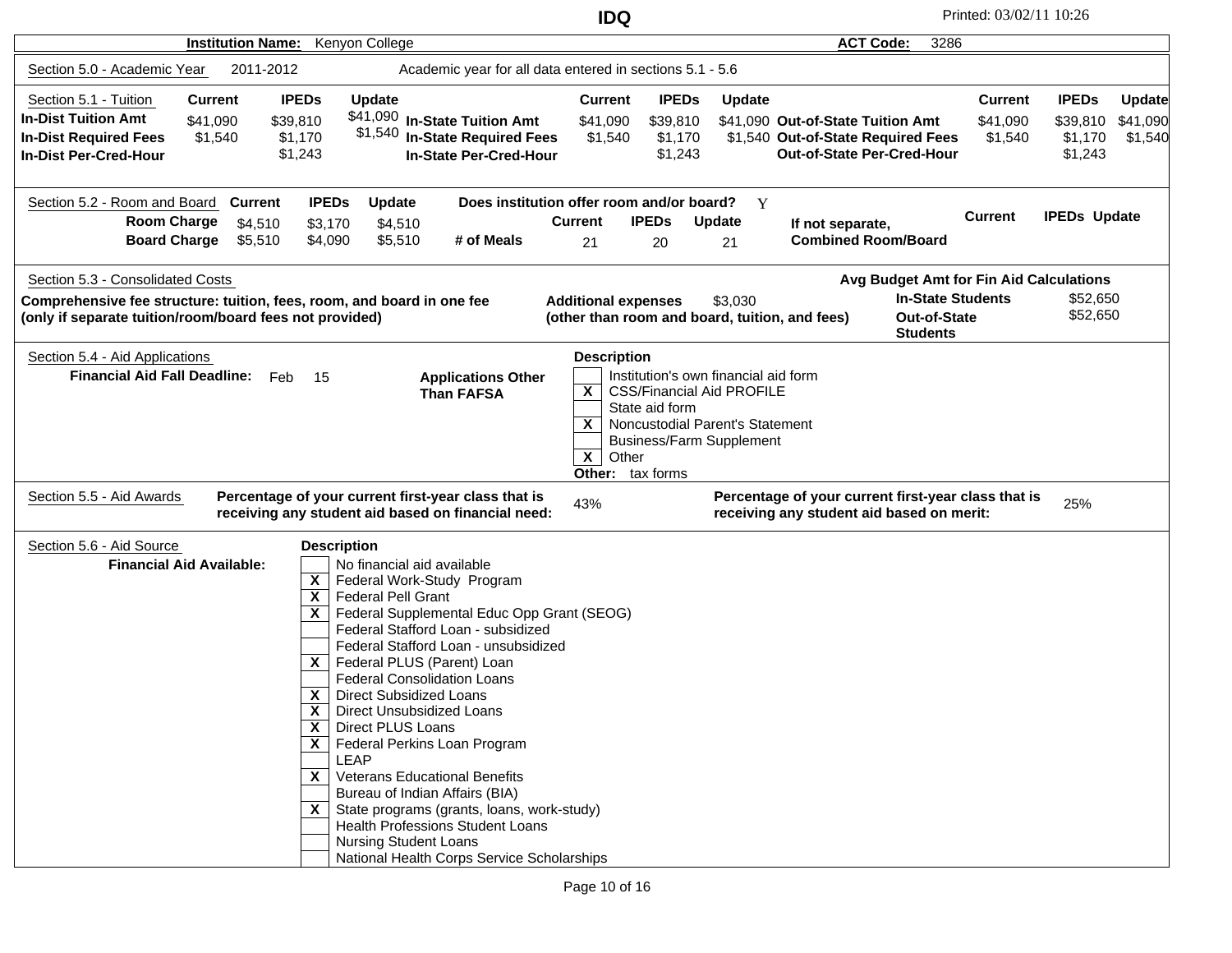| <b>Institution Name:</b>                                               | Kenyon College                                                                                                                                                                                                                                                                                                                                                                                                                                                                                                                                                                                       | <b>ACT Code:</b> | 3286                                    |
|------------------------------------------------------------------------|------------------------------------------------------------------------------------------------------------------------------------------------------------------------------------------------------------------------------------------------------------------------------------------------------------------------------------------------------------------------------------------------------------------------------------------------------------------------------------------------------------------------------------------------------------------------------------------------------|------------------|-----------------------------------------|
|                                                                        | Other health-related programs<br>Coop educ plan (alternate class attend/employment)<br>$\overline{X}$ Institutional funds for grants/loans/work-study<br>$\overline{\mathsf{X}}$ Scholarships specifically for minority students<br>Athletic scholarships<br>$\overline{\mathsf{x}}$ Academic-based scholarships<br>$\overline{X}$ Scholarships based on talent (not athletic)<br>$\overline{\mathsf{x}}$<br>Institutional student employment (not work-study)<br>$\overline{\mathbf{x}}$<br>Scholarships or other financial aid                                                                     |                  |                                         |
| Section 6.1 - Campus Facilities                                        | <b>Description</b>                                                                                                                                                                                                                                                                                                                                                                                                                                                                                                                                                                                   |                  |                                         |
| <b>Available Campus Facilities:</b>                                    | $\overline{\mathsf{x}}$ Arts/cultural events<br>$\overline{\mathbf{x}}$<br>Art gallery<br>$\overline{\mathsf{X}}$ Bookstore<br>$\overline{\mathbf{x}}$<br>Chapel<br>$\mathsf{X}$ Computers (open access labs)<br>$X$ Food service<br>$\overline{\mathsf{x}}$ Health services<br>$X \mid$ Language labs<br>$\overline{\mathsf{x}}$ Library<br>Marine laboratory<br>$\mathsf{X}$ Nature trails<br>$\overline{\mathsf{X}}$ Performing arts center<br>$\mathsf{X}$ Radio station<br>$\mathsf{X}$<br>Research centers<br>$\overline{\mathsf{x}}$ Sports/fitness center<br>Teaching hospital<br>TV station |                  |                                         |
| Section 6.2 - Housing Options                                          | <b>Description</b>                                                                                                                                                                                                                                                                                                                                                                                                                                                                                                                                                                                   |                  | <b>Number of Years Required to Live</b> |
| <b>Housing Available:</b>                                              | $\mathsf{X}$ Coed residence halls<br>Men's residence halls<br>$X$   Women's residence halls<br>Apartments for married<br>$\mathsf{X}$   Apartments for single<br>$\overline{\mathsf{x}}$ Special housing for disabled<br>$\overline{\mathsf{x}}$ Special housing international<br>Cooperative housing<br>$\overline{\mathsf{x}}$ Fraternity/sorority housing<br>$\overline{\mathsf{x}}$<br>Other<br>Other: community service, social groups, substance-free                                                                                                                                          |                  | in Student Housing for 1st-Years<br>4   |
| Section 6.3 - Schedule Options<br><b>Alternative Schedule Options:</b> | <b>Description</b><br>Continuing education<br>Distance learning<br>$\overline{\mathsf{X}}$ Evening courses<br>External degrees<br>Weekend courses<br>Servicemembers Opport College<br>Summer sessions                                                                                                                                                                                                                                                                                                                                                                                                |                  |                                         |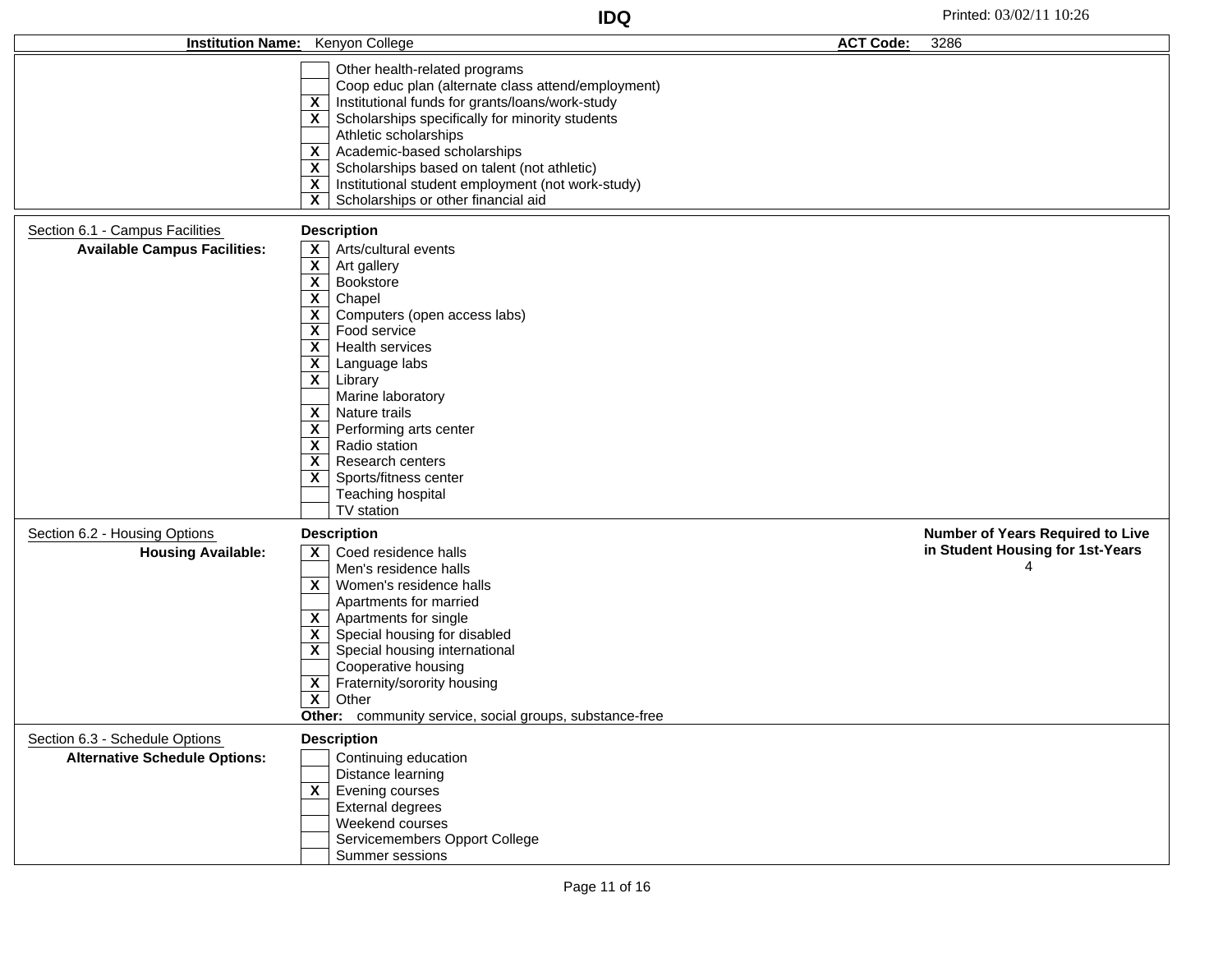| <b>Institution Name:</b><br>Kenyon College                                   |                                                                                                                                                                                                                                                                                                                                                                                                                                                                                                                                                                                                                      | <b>ACT Code:</b><br>3286                 |                    |                                                                  |
|------------------------------------------------------------------------------|----------------------------------------------------------------------------------------------------------------------------------------------------------------------------------------------------------------------------------------------------------------------------------------------------------------------------------------------------------------------------------------------------------------------------------------------------------------------------------------------------------------------------------------------------------------------------------------------------------------------|------------------------------------------|--------------------|------------------------------------------------------------------|
| Section 6.4 - Academic Services<br><b>Available Support Services:</b>        | <b>Description</b><br>Academic advising<br>$\mathsf{x}$<br>X<br>Assessment/testing<br>Cooperative education<br>English as a second language<br>Equal opportunity programs (pr<br>Honors courses/programs<br>$\boldsymbol{\mathsf{x}}$<br>Instructional support/tutoring<br>$\mathsf{x}$<br>Internships<br>Multi/interdisciplinary majors<br>$\mathsf{x}$<br>$\mathsf{x}$<br>New student orientation<br>$\overline{\mathbf{x}}$<br>Research scholars (undergrad/f<br>Study abroad<br>$\mathsf{x}$<br>$\overline{\mathbf{x}}$<br>Student exchange programs<br>Teacher certification programs<br>Web-based registration |                                          |                    |                                                                  |
| Section 6.5 - Disability Services<br><b>Available Disability Services:</b>   | <b>Description</b><br>$\mathbf{x}$<br>Accomodations counseling<br>$\overline{\mathbf{x}}$<br>Adaptive technology<br>$\overline{\mathbf{X}}$<br>Testing accomodations<br>Note taking/personal aide<br>$\mathbf{x}$<br>$\overline{\mathbf{x}}$<br>Paratransit<br>Sign language interpreters<br>$\overline{\mathbf{x}}$<br>Study skills courses/training                                                                                                                                                                                                                                                                |                                          |                    |                                                                  |
| Section 6.6 - Special Services<br><b>Special Student Groups</b><br>Services: | <b>Description</b><br>$\mathsf{x}$<br>International students<br>$\overline{\mathbf{X}}$<br>Men<br>$\overline{\mathbf{x}}$<br>Minority students<br>Reentry students<br>Veterans<br>$\mathbf{x}$<br>Women                                                                                                                                                                                                                                                                                                                                                                                                              | <b>TRIO Programs (Federally Funded):</b> | <b>Description</b> | Support/special services<br>Talent search<br><b>Upward Bound</b> |
| Section 6.7 - Other Services<br><b>Other Available Services:</b>             | <b>Description</b><br>Career planning<br>$\mathsf{x}$<br>Child care<br>Commuter/transport services<br>$\overline{\mathbf{x}}$<br>Counseling<br>Financial management<br>Helpline<br>$\overline{\mathbf{x}}$<br>Student email/web pages<br>$\mathsf{x}$<br>X<br>Student employment<br>X<br>Student computer support                                                                                                                                                                                                                                                                                                    |                                          |                    |                                                                  |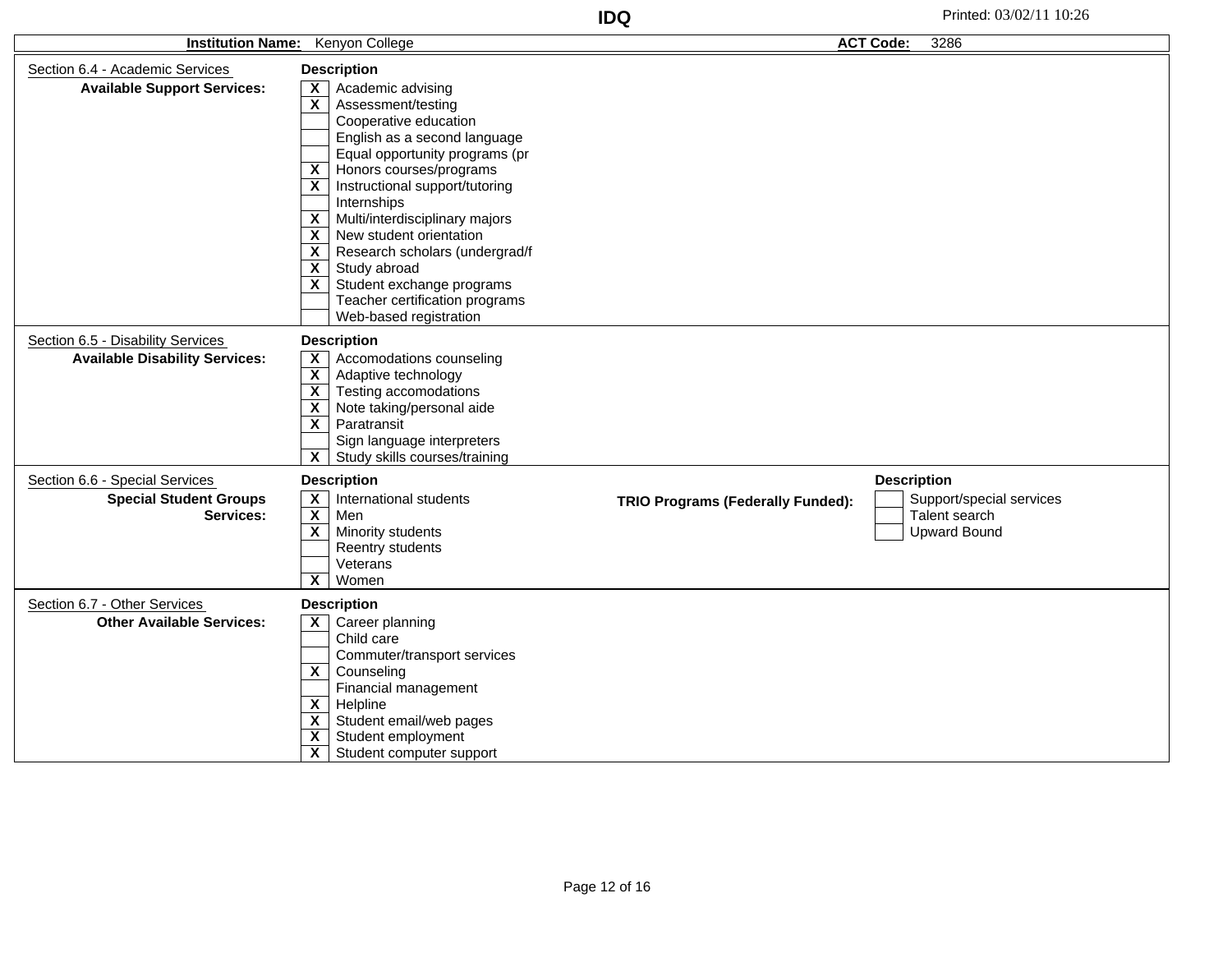| חחו<br>טעו |                        | Printe<br>Zh |
|------------|------------------------|--------------|
|            | ີ <b>ົ</b> າde:<br>AU. | 3286         |
|            |                        |              |

|                                  | <b>Institution Name:</b> Kenyon College |                                                               |  | <b>ACT Code:</b>        | 3286 |  |   |
|----------------------------------|-----------------------------------------|---------------------------------------------------------------|--|-------------------------|------|--|---|
| Section 6.8 - ROTC               | <b>Description</b>                      |                                                               |  |                         |      |  |   |
|                                  |                                         |                                                               |  |                         |      |  |   |
| <b>ROTC Services:</b>            | Air Force ROTC on campus                |                                                               |  |                         |      |  |   |
|                                  | Air Force ROTC off campus               |                                                               |  |                         |      |  |   |
|                                  | Army ROTC on campus                     |                                                               |  |                         |      |  |   |
|                                  | Army ROTC off campus                    |                                                               |  |                         |      |  |   |
|                                  | Navy ROTC on campus                     |                                                               |  |                         |      |  |   |
|                                  | Navy ROTC off campus                    |                                                               |  |                         |      |  |   |
|                                  | Marine Corps PLC on campus              |                                                               |  |                         |      |  |   |
|                                  | Marine Corps PLC off campus             |                                                               |  |                         |      |  |   |
|                                  |                                         |                                                               |  |                         |      |  |   |
| Section 6.9 - Men's Athletics    | <b>Sport</b>                            | Division: NCAA I NCAA II NCAA III NAIA NJCAA USCAA NCCAA Club |  |                         |      |  |   |
| <b>Athletics:</b>                | Baseball<br>$\overline{\mathbf{x}}$     |                                                               |  | Υ                       |      |  | Y |
|                                  | X<br>Basketball                         |                                                               |  | Y                       |      |  |   |
|                                  | Bowling                                 |                                                               |  |                         |      |  |   |
|                                  | Crew (Rowing)                           |                                                               |  |                         |      |  |   |
|                                  | $\overline{\mathsf{X}}$ Cross Country   |                                                               |  | Υ                       |      |  |   |
|                                  | Cycling                                 |                                                               |  |                         |      |  |   |
|                                  | Fencing                                 |                                                               |  |                         |      |  |   |
|                                  | <b>Field Hockey</b>                     |                                                               |  |                         |      |  |   |
|                                  | Football<br>$\overline{\mathbf{x}}$     |                                                               |  | Υ                       |      |  |   |
|                                  | $\overline{\mathbf{x}}$<br>Golf         |                                                               |  | Y                       |      |  |   |
|                                  | Gymnastics                              |                                                               |  |                         |      |  |   |
|                                  | Ice Hockey                              |                                                               |  |                         |      |  |   |
|                                  | $\overline{\mathsf{X}}$ Lacrosse        |                                                               |  | Υ                       |      |  | Y |
|                                  | <b>Rock Climbing</b>                    |                                                               |  |                         |      |  |   |
|                                  | Rodeo                                   |                                                               |  |                         |      |  |   |
|                                  | $\mathsf{X}$ Rugby                      |                                                               |  |                         |      |  | Y |
|                                  | <b>Skiing/Cross Country</b>             |                                                               |  |                         |      |  |   |
|                                  | Skiing/Downhill                         |                                                               |  |                         |      |  |   |
|                                  | $X$ Soccer                              |                                                               |  | Y                       |      |  |   |
|                                  | Softball                                |                                                               |  |                         |      |  |   |
|                                  | X   Swimming/Diving                     |                                                               |  | Υ                       |      |  |   |
|                                  | Tennis<br>$\overline{\mathbf{x}}$       |                                                               |  | Y                       |      |  |   |
|                                  | <b>Track and Field</b><br>X             |                                                               |  | $\overline{Y}$          |      |  |   |
|                                  | Volleyball                              |                                                               |  |                         |      |  |   |
|                                  | <b>Water Polo</b>                       |                                                               |  |                         |      |  |   |
|                                  | Wrestling                               |                                                               |  |                         |      |  |   |
|                                  |                                         |                                                               |  |                         |      |  |   |
| Section 6.10 - Women's Athletics | <b>Sport</b>                            | Division: NCAA I NCAA II NCAA III NAIA NJCAA USCAA NCCAA Club |  |                         |      |  |   |
|                                  |                                         |                                                               |  |                         |      |  |   |
|                                  | Baseball                                |                                                               |  |                         |      |  |   |
|                                  | $\overline{\mathsf{x}}$ Basketball      |                                                               |  | Y                       |      |  |   |
|                                  | Bowling                                 |                                                               |  |                         |      |  |   |
|                                  | Crew (Rowing)                           |                                                               |  |                         |      |  |   |
|                                  | X Cross Country                         |                                                               |  | $\overline{\mathsf{Y}}$ |      |  |   |
|                                  | Cycling                                 |                                                               |  |                         |      |  |   |
|                                  | Fencing                                 |                                                               |  |                         |      |  |   |
|                                  | $X$ Field Hockey                        |                                                               |  | $\overline{Y}$          |      |  |   |
|                                  | Football                                |                                                               |  |                         |      |  |   |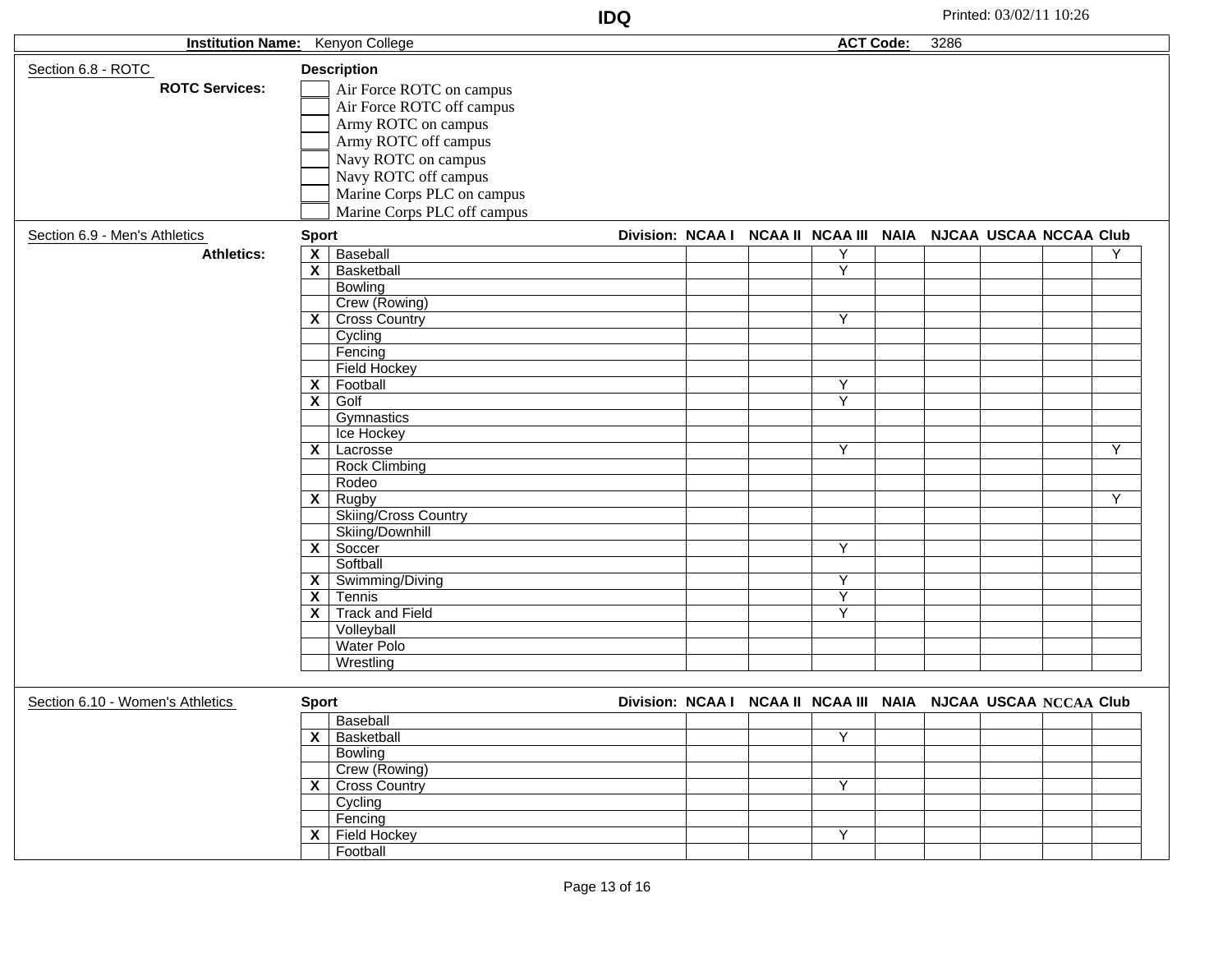| <b>Institution Name:</b> Kenyon College |                         |                                                                                              |                                                               |                         | <b>ACT Code:</b> | 3286 |  |   |
|-----------------------------------------|-------------------------|----------------------------------------------------------------------------------------------|---------------------------------------------------------------|-------------------------|------------------|------|--|---|
|                                         |                         | Golf                                                                                         |                                                               |                         |                  |      |  |   |
|                                         |                         |                                                                                              |                                                               |                         |                  |      |  |   |
|                                         |                         | Gymnastics                                                                                   |                                                               |                         |                  |      |  |   |
|                                         |                         | Ice Hockey                                                                                   |                                                               |                         |                  |      |  |   |
|                                         | $\overline{\mathbf{x}}$ | Lacrosse                                                                                     |                                                               | Υ                       |                  |      |  |   |
|                                         |                         | <b>Rock Climbing</b>                                                                         |                                                               |                         |                  |      |  |   |
|                                         |                         | Rodeo                                                                                        |                                                               |                         |                  |      |  |   |
|                                         | $\overline{\mathsf{x}}$ | Rugby                                                                                        |                                                               |                         |                  |      |  | ٧ |
|                                         |                         | Skiing/Cross Country                                                                         |                                                               |                         |                  |      |  |   |
|                                         |                         | Skiing/Downhill                                                                              |                                                               |                         |                  |      |  |   |
|                                         | $\overline{\mathbf{x}}$ | Soccer                                                                                       |                                                               | Ÿ                       |                  |      |  |   |
|                                         | $\overline{\mathbf{x}}$ | Softball                                                                                     |                                                               | $\overline{\mathsf{Y}}$ |                  |      |  |   |
|                                         | $\overline{\mathbf{x}}$ | Swimming/Diving                                                                              |                                                               | $\overline{\mathsf{Y}}$ |                  |      |  |   |
|                                         | X                       | Tennis                                                                                       |                                                               | $\overline{Y}$          |                  |      |  |   |
|                                         | $\mathsf{x}$            | <b>Track and Field</b>                                                                       |                                                               | $\overline{Y}$          |                  |      |  |   |
|                                         | X.                      | Volleyball                                                                                   |                                                               | $\overline{Y}$          |                  |      |  |   |
|                                         |                         | <b>Water Polo</b>                                                                            |                                                               |                         |                  |      |  |   |
|                                         |                         | Wrestling                                                                                    |                                                               |                         |                  |      |  |   |
|                                         |                         | Other: women's ultimate frisbee,                                                             |                                                               |                         |                  |      |  |   |
| Section 6.11 - Coed Athletics           | <b>Sport</b>            |                                                                                              | Division: NCAA I NCAA II NCAA III NAIA NJCAA USCAA NCCAA Club |                         |                  |      |  |   |
| <b>Athletics:</b>                       |                         | Baseball                                                                                     |                                                               |                         |                  |      |  |   |
|                                         |                         | Basketball                                                                                   |                                                               |                         |                  |      |  |   |
|                                         |                         | Bowling                                                                                      |                                                               |                         |                  |      |  |   |
|                                         | $\mathsf{x}$            | Crew (Rowing)                                                                                |                                                               |                         |                  |      |  | Y |
|                                         | $\mathsf{x}$            | <b>Cross Country</b>                                                                         |                                                               | Υ                       |                  |      |  |   |
|                                         |                         | Cycling                                                                                      |                                                               |                         |                  |      |  |   |
|                                         | $\vert x \vert$         | Fencing                                                                                      |                                                               |                         |                  |      |  | Υ |
|                                         |                         | Field Hockey                                                                                 |                                                               |                         |                  |      |  |   |
|                                         |                         | Football                                                                                     |                                                               |                         |                  |      |  |   |
|                                         |                         | Golf                                                                                         |                                                               |                         |                  |      |  |   |
|                                         |                         | Gymnastics                                                                                   |                                                               |                         |                  |      |  |   |
|                                         |                         | Ice Hockey                                                                                   |                                                               |                         |                  |      |  |   |
|                                         |                         | Lacrosse                                                                                     |                                                               |                         |                  |      |  |   |
|                                         |                         | <b>Rock Climbing</b>                                                                         |                                                               |                         |                  |      |  |   |
|                                         |                         | Rodeo                                                                                        |                                                               |                         |                  |      |  |   |
|                                         |                         | Rugby                                                                                        |                                                               |                         |                  |      |  |   |
|                                         |                         | Skiing/Cross Country                                                                         |                                                               |                         |                  |      |  |   |
|                                         |                         | Skiing/Downhill                                                                              |                                                               |                         |                  |      |  |   |
|                                         |                         | Soccer                                                                                       |                                                               |                         |                  |      |  |   |
|                                         |                         | Softball                                                                                     |                                                               |                         |                  |      |  |   |
|                                         | $\overline{\mathbf{x}}$ | Swimming/Diving                                                                              |                                                               | Υ                       |                  |      |  |   |
|                                         | $\overline{\mathbf{x}}$ | Tennis                                                                                       |                                                               | Υ                       |                  |      |  |   |
|                                         | X                       | <b>Track and Field</b>                                                                       |                                                               | Y                       |                  |      |  |   |
|                                         |                         |                                                                                              |                                                               |                         |                  |      |  |   |
|                                         |                         | Volleyball                                                                                   |                                                               |                         |                  |      |  |   |
|                                         |                         | Water Polo                                                                                   |                                                               |                         |                  |      |  |   |
|                                         |                         | Wrestling                                                                                    |                                                               |                         |                  |      |  |   |
|                                         |                         | Other: quidditch, ultimate frisbee, sailing, squash, martial arts, hiking, juggling, gaming, |                                                               |                         |                  |      |  |   |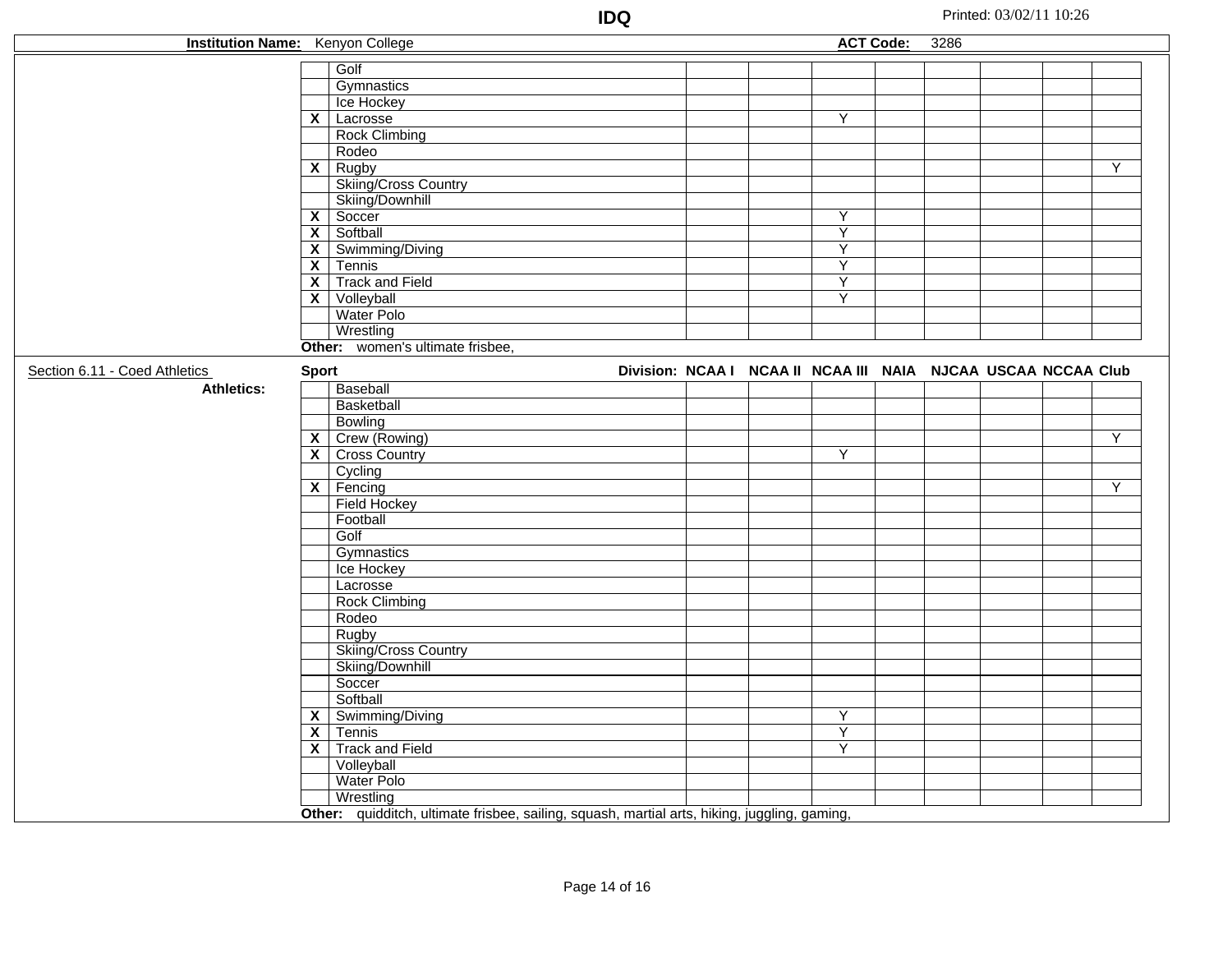|                                                    | <b>Institution Name:</b> Kenyon College |                                              |           | <b>ACT Code:</b>                | 3286 |
|----------------------------------------------------|-----------------------------------------|----------------------------------------------|-----------|---------------------------------|------|
| Section 6.12 - Extracurricular                     |                                         | <b>Description</b>                           |           |                                 |      |
| <b>Campus Organizations and Clubs:</b>             | X                                       | Artistic pursuits                            |           |                                 |      |
|                                                    | $\overline{\mathbf{x}}$                 | Band, concert                                |           |                                 |      |
|                                                    | $\overline{\mathbf{x}}$                 | Band, jazz                                   |           |                                 |      |
|                                                    | $\overline{\mathbf{x}}$                 | Band, pep                                    |           |                                 |      |
|                                                    |                                         | Band, marching                               |           |                                 |      |
|                                                    |                                         | Cheerleading                                 |           |                                 |      |
|                                                    | $\mathsf{x}$                            | Choral groups                                |           |                                 |      |
|                                                    | $\overline{\mathbf{x}}$                 | Community/civic service                      |           |                                 |      |
|                                                    | $\overline{\mathbf{x}}$                 | Crafts                                       |           |                                 |      |
|                                                    | $\overline{\mathbf{x}}$                 | Dance (modern, ballroom, etc.)               |           |                                 |      |
|                                                    | $\overline{\mathbf{x}}$                 | Debate                                       |           |                                 |      |
|                                                    | $\overline{\mathbf{x}}$                 | Drama                                        |           |                                 |      |
|                                                    | X                                       | Ethnic/minority associations                 |           |                                 |      |
|                                                    | $\boldsymbol{\mathsf{x}}$               | Fraternities/sororities                      |           |                                 |      |
|                                                    | $\overline{\mathbf{x}}$                 | Games/hobbies                                |           |                                 |      |
|                                                    | $\overline{\mathbf{x}}$                 | Honors student associations                  |           |                                 |      |
|                                                    | $\mathsf{x}$                            | International student assoc                  |           |                                 |      |
|                                                    | $\mathsf{x}$<br>$\mathsf{x}$            | Movies/film society<br>Music ensembles       |           |                                 |      |
|                                                    | $\overline{\mathbf{x}}$                 | <b>Musical theater</b>                       |           |                                 |      |
|                                                    |                                         | Opera                                        |           |                                 |      |
|                                                    | $\mathsf{x}$                            | Orchestra                                    |           |                                 |      |
|                                                    | $\overline{\mathbf{x}}$                 | Political organizations                      |           |                                 |      |
|                                                    |                                         | Professional/career assoc                    |           |                                 |      |
|                                                    | $\mathsf{X}$                            | Religious organizations                      |           |                                 |      |
|                                                    | $\mathsf{X}$                            | Sports/fitness clubs                         |           |                                 |      |
|                                                    | $\mathsf{x}$                            | Student government                           |           |                                 |      |
|                                                    | $\mathbf{x}$                            | Student publications                         |           |                                 |      |
|                                                    | $\boldsymbol{\mathsf{X}}$               | Wilderness/outdoor programs                  |           |                                 |      |
|                                                    |                                         | Other                                        |           |                                 |      |
|                                                    |                                         |                                              |           |                                 |      |
|                                                    |                                         |                                              |           |                                 |      |
| Section 7.0 - Academic Programs                    |                                         |                                              |           |                                 |      |
| AREA, ETHNIC, CULTURAL, GENDER, AND GROUP STUDIES. |                                         |                                              |           |                                 |      |
| Women's Studies.<br>05.0207                        |                                         |                                              | Category: | Bachelor's degree or equivalent |      |
| 05.0102                                            |                                         | American/United States Studies/Civilization. | Category: | Bachelor's degree or equivalent |      |

PHILOSOPHY AND RELIGIOUS STUDIES.

| 38.0101          | Philosophy.                                | Category:        | Bachelor's degree or equivalent |
|------------------|--------------------------------------------|------------------|---------------------------------|
| 38.0201          | Religion/Religious Studies.                | Category:        | Bachelor's degree or equivalent |
|                  |                                            |                  |                                 |
| SOCIAL SCIENCES. |                                            |                  |                                 |
| 45.1001          | Political Science and Government, General. | Category:        | Bachelor's degree or equivalent |
| 45.0601          | Economics, General.                        | Category:        | Bachelor's degree or equivalent |
| 45.1101          | Sociology.                                 | Category:        | Bachelor's degree or equivalent |
| 45.0201          | Anthropology.                              | Category:        | Bachelor's degree or equivalent |
| 45.0901          | International Relations and Affairs.       | <b>Category:</b> | Bachelor's degree or equivalent |
|                  |                                            |                  |                                 |